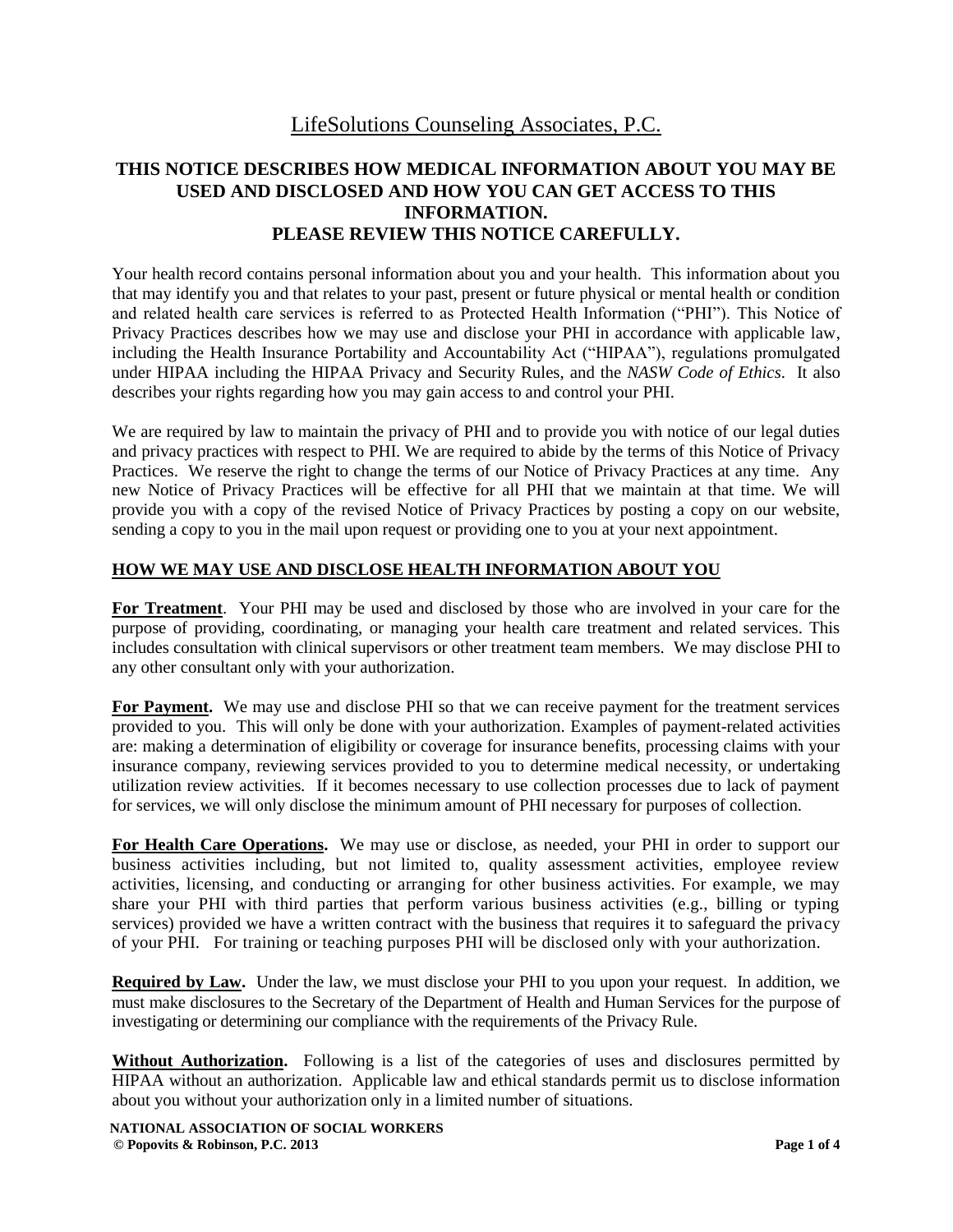As a social worker licensed in this state and as a member of the National Association of Social Workers, it is our practice to adhere to more stringent privacy requirements for disclosures without an authorization.The following language addresses these categories to the extent consistent with the *NASW Code of Ethics* and HIPAA.

**Child and Endangered Adult Abuse or Neglect.** We may disclose your PHI to a state or local agency that is authorized by law to receive reports of child or endangered adult abuse or neglect.

**Judicial and Administrative Proceedings.** We may disclose your PHI pursuant to a subpoena (with your written consent), court order, administrative order or similar process.

**Deceased Patients.** We may disclose PHI regarding deceased patients as mandated by state law, or to a family member or friend that was involved in your care or payment for care prior to death, based on your prior consent. A release of information regarding deceased patients may be limited to an executor or administrator of a deceased person's estate or the person identified as next-of-kin. PHI of persons that have been deceased for more than fifty (50) years is not protected under HIPAA.

**Medical Emergencies.** We may use or disclose your PHI in a medical emergency situation to medical personnel only in order to prevent serious harm. Our staff will try to provide you a copy of this notice as soon as reasonably practicable after the resolution of the emergency.

**Family Involvement in Care.** We may disclose information to close family members or friends directly involved in your treatment based on your consent or as necessary to prevent serious harm.

**Health Oversight.** If required, we may disclose PHI to a health oversight agency for activities authorized by law, such as audits, investigations, and inspections. Oversight agencies seeking this information include government agencies and organizations that provide financial assistance to the program (such as third-party payors based on your prior consent) and peer review organizations performing utilization and quality control.

**Law Enforcement.** We may disclose PHI to a law enforcement official as required by law, in compliance with a subpoena (with your written consent), court order, administrative order or similar document, for the purpose of identifying a suspect, material witness or missing person, in connection with the victim of a crime, in connection with a deceased person, in connection with the reporting of a crime in an emergency, or in connection with a crime on the premises.

**Specialized Government Functions.** We may review requests from U.S. military command authorities if you have served as a member of the armed forces, authorized officials for national security and intelligence reasons and to the Department of State for medical suitability determinations, and disclose your PHI based on your written consent, mandatory disclosure laws and the need to prevent serious harm.

**Public Health.** If required, we may use or disclose your PHI for mandatory public health activities to a public health authority authorized by law to collect or receive such information for the purpose of preventing or controlling disease, injury, or disability, or if directed by a public health authority, to a government agency that is collaborating with that public health authority.

**Public Safety.** We may disclose your PHI if necessary to prevent or lessen a serious and imminent threat to the health or safety of a person or the public. If information is disclosed to prevent or lessen a serious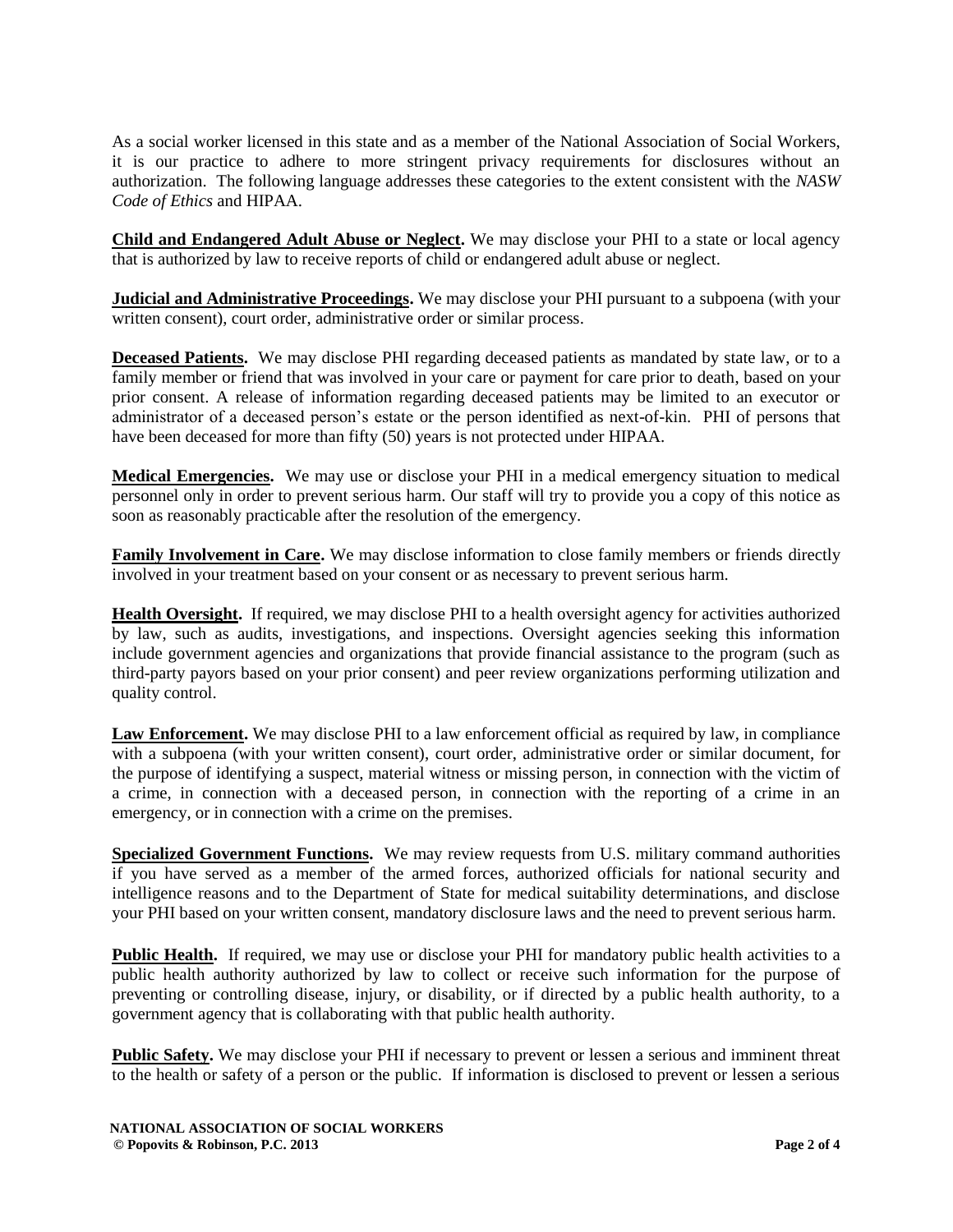threat it will be disclosed to a person or persons reasonably able to prevent or lessen the threat, including the target of the threat.

**Research.** PHI may only be disclosed after a special approval process or with your authorization.

**Fundraising.** We may send you fundraising communications at one time or another. You have the right to opt out of such fundraising communications with each solicitation you receive.

**Verbal Permission.** We may also use or disclose your information to family members that are directly involved in your treatment with your verbal permission.

**With Authorization**. Uses and disclosures not specifically permitted by applicable law will be made only with your written authorization, which may be revoked at any time, except to the extent that we have already made a use or disclosure based upon your authorization. The following uses and disclosures will be made only with your written authorization: (i) most uses and disclosures of psychotherapy notes which are separated from the rest of your medical record; (ii) most uses and disclosures of PHI for marketing purposes, including subsidized treatment communications; (iii) disclosures that constitute a sale of PHI; and (iv) other uses and disclosures not described in this Notice of Privacy Practices.

#### **YOUR RIGHTS REGARDING YOUR PHI**

You have the following rights regarding PHI we maintain about you. To exercise any of these rights, please submit your request in writing to our Privacy Officer at 1185 W. Carmel Dr., STE D-4, Carmel, IN 46032:

- **Right of Access to Inspect and Copy.** You have the right, which may be restricted only in exceptional circumstances, to inspect and copy PHI that is maintained in a "designated record set". A designated record set contains mental health/medical and billing records and any other records that are used to make decisions about your care. Your right to inspect and copy PHI will be restricted only in those situations where there is compelling evidence that access would cause serious harm to you or if the information is contained in separately maintained psychotherapy notes. We may charge a reasonable, cost-based fee for copies. If your records are maintained electronically, you may also request an electronic copy of your PHI. You may also request that a copy of your PHI be provided to another person.
- **Right to Amend.** If you feel that the PHI we have about you is incorrect or incomplete, you may ask us to amend the information although we are not required to agree to the amendment. If we deny your request for amendment, you have the right to file a statement of disagreement with us. We may prepare a rebuttal to your statement and will provide you with a copy. Please contact the Privacy Officer if you have any questions.
- **Right to an Accounting of Disclosures.** You have the right to request an accounting of certain of the disclosures that we make of your PHI. We may charge you a reasonable fee if you request more than one accounting in any 12-month period.
- **Right to Request Restrictions.** You have the right to request a restriction or limitation on the use or disclosure of your PHI for treatment, payment, or health care operations. We are not required to agree to your request unless the request is to restrict disclosure of PHI to a health plan for purposes of carrying out payment or health care operations, and the PHI pertains to a health care item or service that you paid for out of pocket. In that case, we are required to honor your request for a restriction.
- **Right to Request Confidential Communication.** You have the right to request that we communicate with you about health matters in a certain way or at a certain location. We will